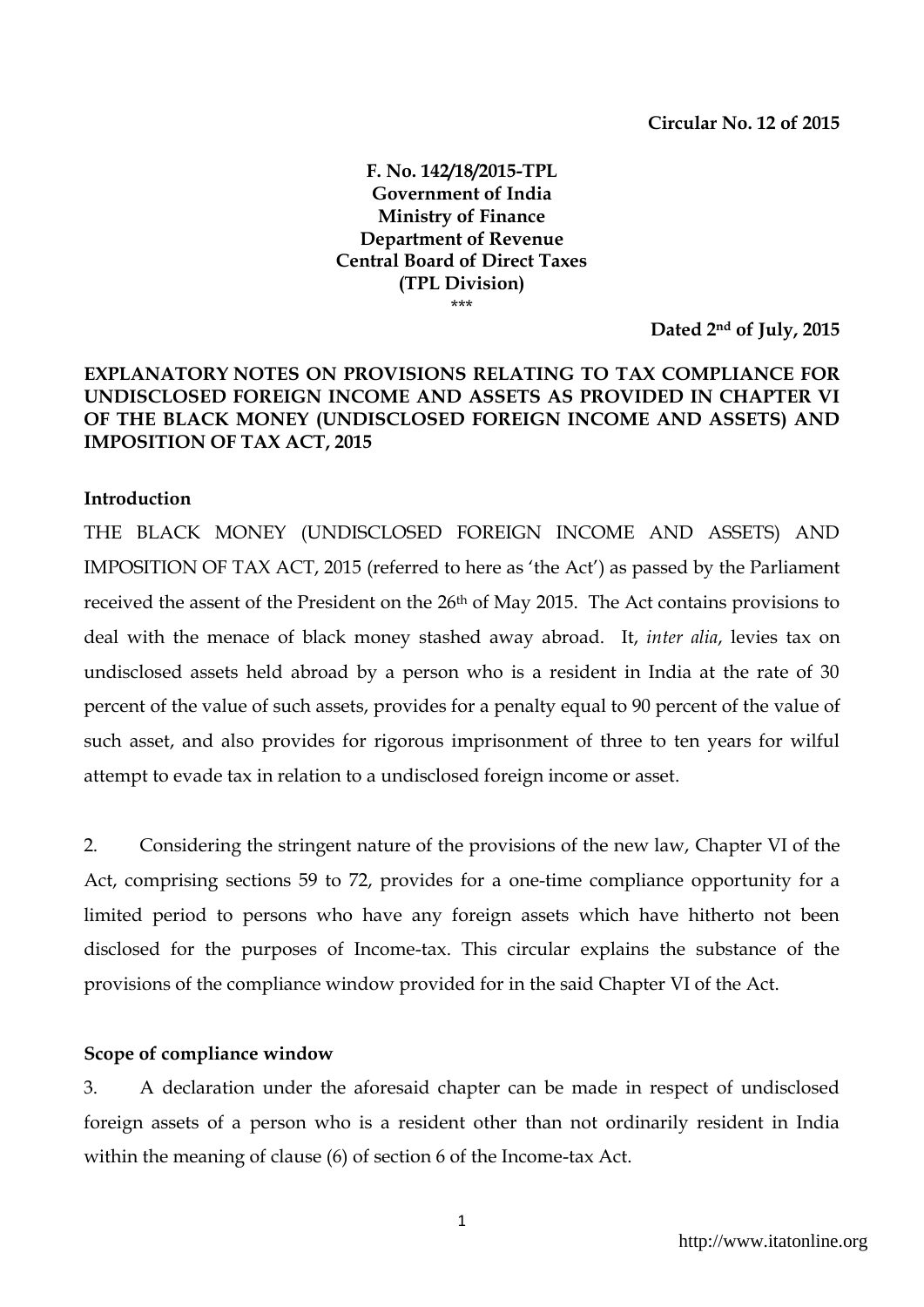4. A declaration under the aforesaid Chapter may be made in respect of any undisclosed asset located outside India and acquired from income chargeable to tax under the Income-tax Act for any assessment year prior to the assessment year 2016-17 for which he had, *either* failed to furnish a return under section 139 of the Income-tax Act, *or* failed to disclose such income in a return furnished before the date of commencement of the Act, *or* such income had escaped assessment by reason of the omission or failure on the part of such person to make a return under the Income-tax Act or to disclose fully and truly all material facts necessary for the assessment or otherwise.

Rate of tax and penalty

5. The person making a declaration under the provisions of the chapter would be liable to pay tax at the rate of 30 percent of the value of such undisclosed asset. In addition, he would also be liable to pay penalty at the rate of 100% of such tax (i.e., a further 30% of the value of the asset as on the date of commencement of the Act). Therefore, the declarant would be liable to pay a total of 60 percent of the value of the undisclosed asset declared by him. This special rate of tax and penalty specified in the compliance provisions will override any rate or rates specified under the provisions of the Income-tax Act or the annual Finance Acts.

#### **Time limits for declaration and making payment**

6. A declaration under the Act can be made anytime on or after the date of commencement of the Act but before a date to be notified by the Central Government. As regards the commencement of the Act, section 1 provides that the Act shall come into force on the 1st of April, 2016. However, section 3 which specifies the charge of tax, lays down that tax shall be charged for every assessment year commencing on or after the 1st day of April, 2016. Hence, under the Act, tax is also chargeable for assessment year 2016-17 for which the relevant previous year is 2015-16. In exercise of its power to remove difficulties under section 86 of the Act, the Central Government by an order has clarified that the Act shall come in to force on 1st July, 2015. Accordingly, the compliance provisions under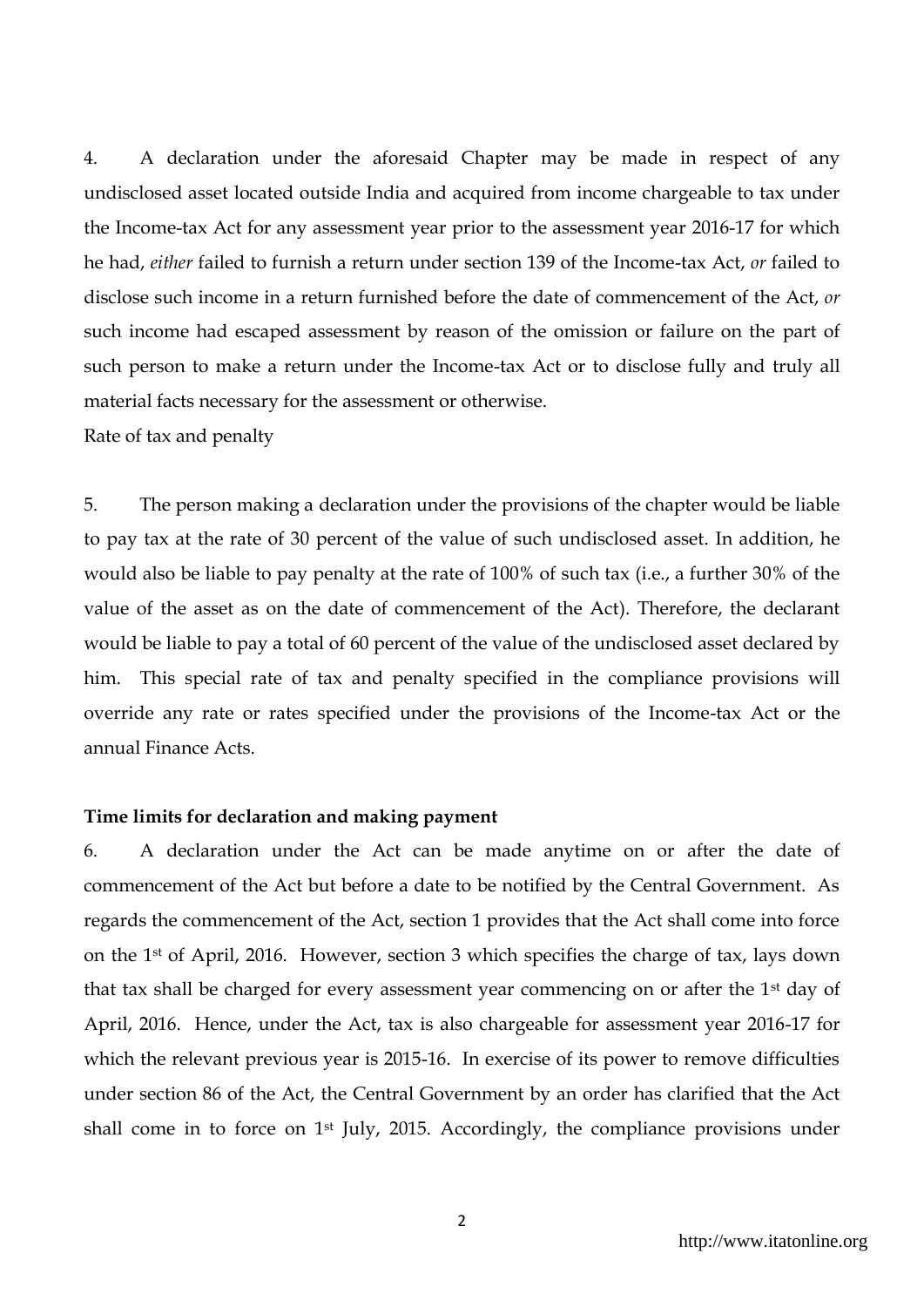Chapter VI shall also come into force with effect from the date of commencement of the Act i.e. 1st of July, 2015.

7. The Central Government has further notified 30th September, 2015 as the last date for making the declaration before the designated Principal Commissioner or Commissioner of Income Tax (PCIT/CIT) and 31st December, 2015 as the last date by which the tax and penalty mentioned in para 5 above shall be paid. Accordingly, a declaration under Chapter VI in Form 6 as prescribed in the Rules may be made at any time before 30.09.2015. After such declaration has been furnished, the designated Principal CIT/ CIT will issue an intimation in the proforma annexed to the Circular to the declarant by 31.10.15 whether any information in respect of the declared asset had been received by the Competent Authority on or before 30th June 2015, under an agreement entered into by the Central Government under section 90 or 90A of the Income-tax Act. Where any such information had been received, the declarant shall file a revised declaration in Form 6 excluding such asset. The declarant shall not be liable for any consequences under the Act in respect of, any asset which has been duly declared but has been found ineligible for declaration as the Central Government had prior information on such asset. However, such information may be used under the provisions of the Income-tax Act. The revised declaration shall be filed within 15 days of receipt of intimation from the designated Principal Commissioner /Commissioner i.e. if a declarant has received the intimation on 10<sup>th</sup> October 2015, he can file a revised declaration on or before 25<sup>th</sup> October, 2015. However, in all cases, the declarant is required to pay the requisite tax and penalty on the assets eligible for declaration latest by 31.12.2015. After the intimation of payment by the declarant, the Principal CIT/CIT will issue an acknowledgement in Form 7 of the accepted declaration within 15 days of such intimation of payment by the declarant.

## **Form for declaration**

8. As per the Act, declaration under the chapter is to be made in such form and shall be verified in such manner as may be prescribed. The form prescribed for this purpose is Form 6 which has been duly notified. The table below mentions the persons who are authorized to sign the said form: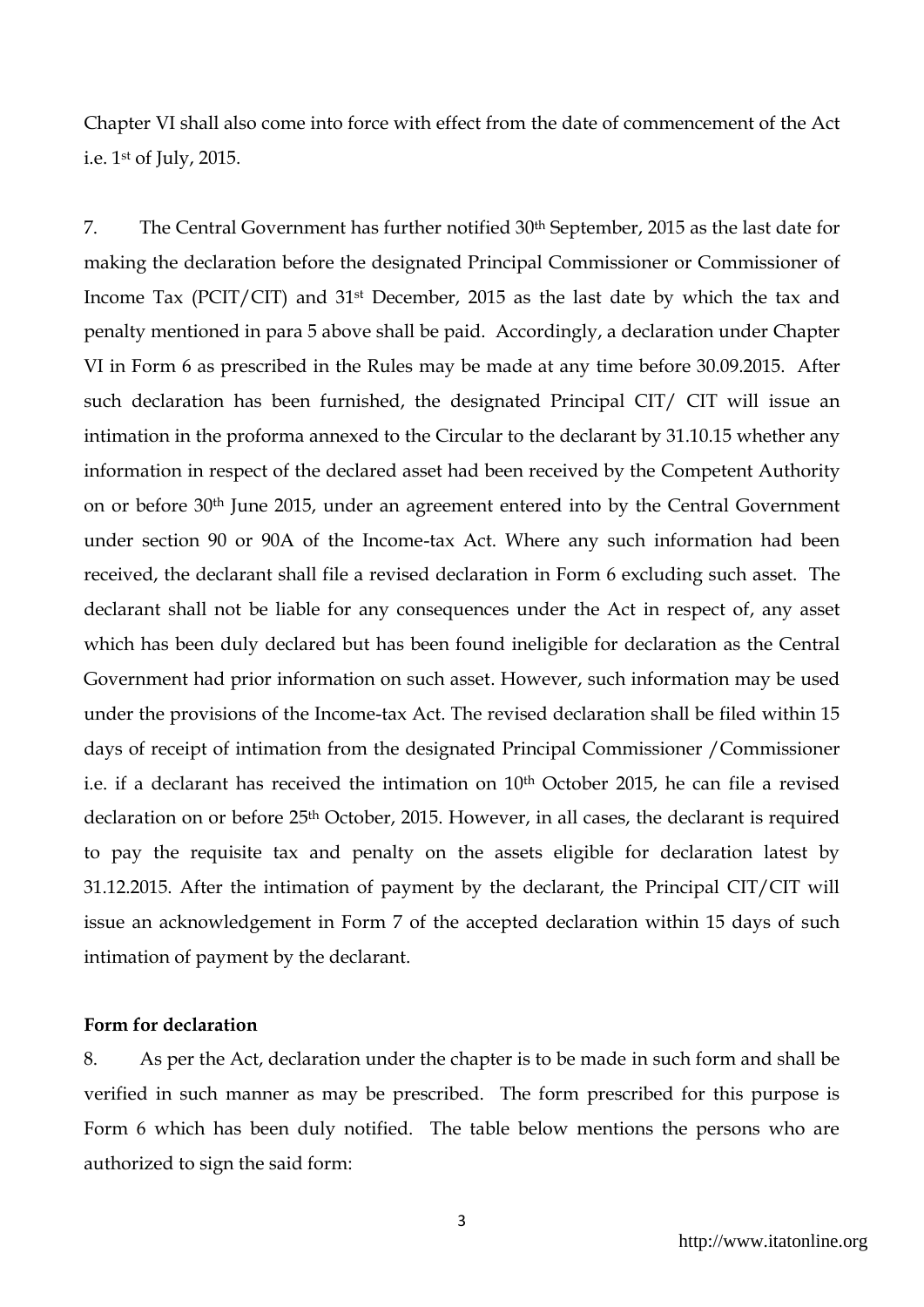| <b>S1.</b>       |                       | Status of the declarant   Declaration to be signed by                                                                                                                                              |
|------------------|-----------------------|----------------------------------------------------------------------------------------------------------------------------------------------------------------------------------------------------|
| 1.               | Individual            | Individual; where individual is absent from India,<br>person authorized by him; where the individual is<br>mentally incapacitated, his guardian or other<br>person competent to act on his behalf. |
| 2.               | <b>HUF</b>            | Karta; where the karta is absent from India or is<br>mentally incapacitated from attending to his<br>affairs, by any other adult member of the HUF                                                 |
| 3.               | Company               | Managing Director; where for any unavoidable<br>reason the managing director is not able to sign or<br>there is no managing director, by any director.                                             |
| $\overline{4}$ . | Firm                  | Managing partner; where for any unavoidable<br>reason the managing partner is not able to sign the<br>declaration, or where there is no managing<br>partner, by any partner, not being a minor.    |
| 5.               | Any other association | Any member of the association or the principal<br>officer.                                                                                                                                         |
| 6.               | Any other person      | That person or by some other person competent to<br>act on his behalf.                                                                                                                             |

The declaration may be filed with the Commissioner of Income-tax, Delhi. The declaration may also be filed online on the e-filing website of the Income Tax Department using the digital signature of the declarant.

# **Declaration not eligible in certain cases**

9. As per the provisions of section 71 of the Act no declaration under the compliance window can be made in respect of any undisclosed foreign asset which has been acquired from income chargeable to tax under the Income-tax Act for assessment year 2015-16 or any earlier assessment year in the following cases—

(*i*) where a notice under section 142 or section 143(*2*) or section 148 or section 153A or section 153C of the Income-tax Act has been issued in respect of such assessment year and the proceeding is pending before the Assessing Officer. For the purposes of declaration under section 59 it is clarified that the person will not be eligible under the compliance window if any notice referred above has been served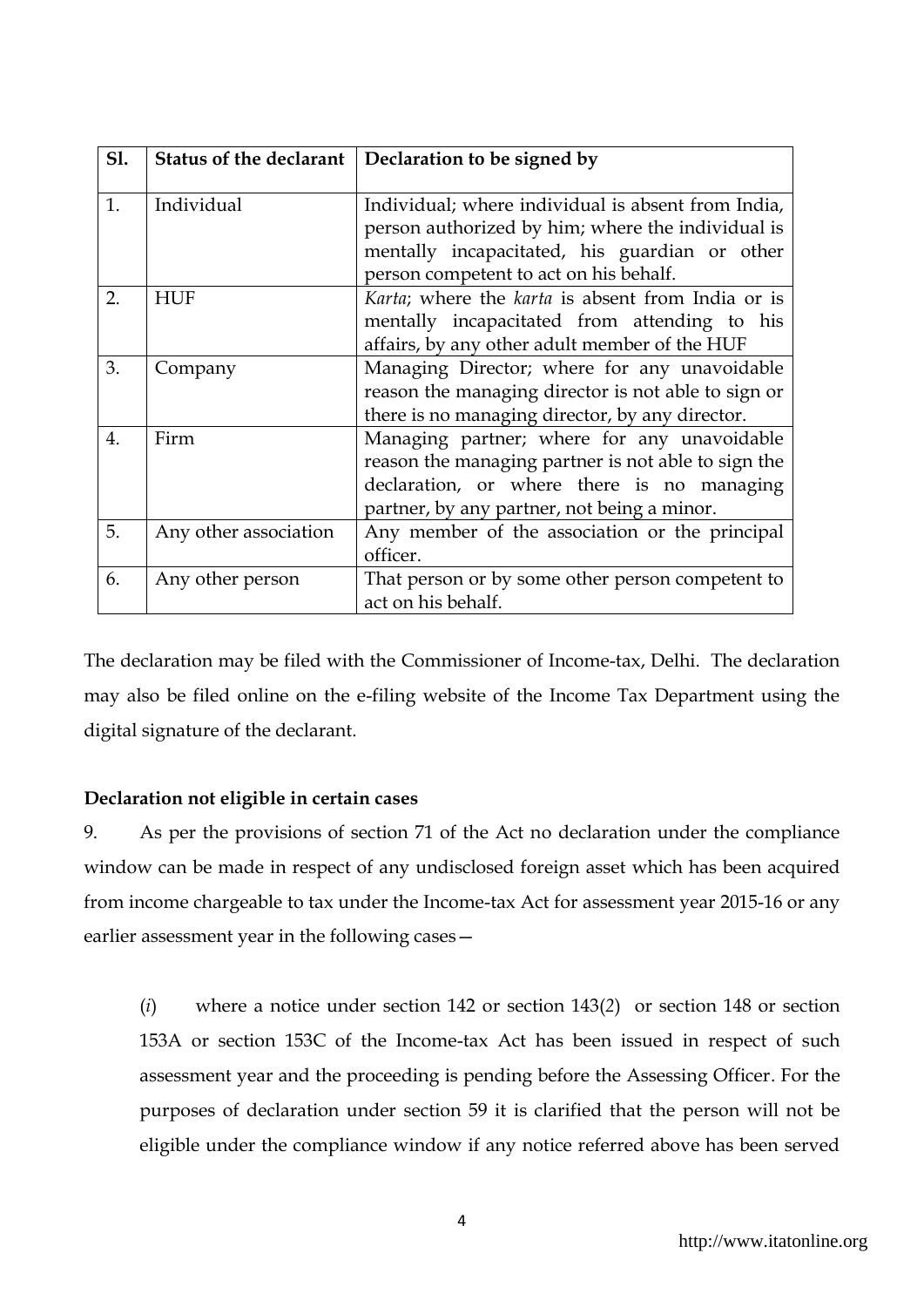upon the person on or before 30<sup>th</sup> June 2015 i.e. before the date of commencement of this Act.

In the form of declaration (Form 6) the declarant will verify that no such notice has been received by him on or before 30th June 2015.

(ii) where a search has been conducted under section 132 or requisition has been made under section 132A or a survey has been carried out under section 133A of the Income-tax Act in a previous year and the time for issuance of a notice under section 143 (*2*) or section 153A or section 153C for the relevant assessment year has not expired. In the form of declaration (Form 6) the declarant will also verify that these facts do not prevail in his case.

(iii) where any information has been received by the competent authority under an agreement entered into by the Central Government under section 90 or section 90A of the Income-tax Act in respect of such undisclosed asset. For the purposes of declaration under section 59 it is clarified that the person will not be eligible under the compliance window if any information referred above has been received by the competent authority on or before 30th June 2015 i.e. before the date of commencement of this Act.

A person in respect of whom proceedings for prosecution of any offence punishable under Chapter IX (offences relating to public servants) or Chapter XVII (offences against property) of the Indian Penal Code or under the Unlawful Activities (Prevention) Act or the Prevention of Corruption Act are pending shall not be eligible to make declaration under Chapter VI.

#### **Circumstances where declaration shall be invalid**

10. In the following situations, a declaration shall be void and shall be deemed never to have been made:-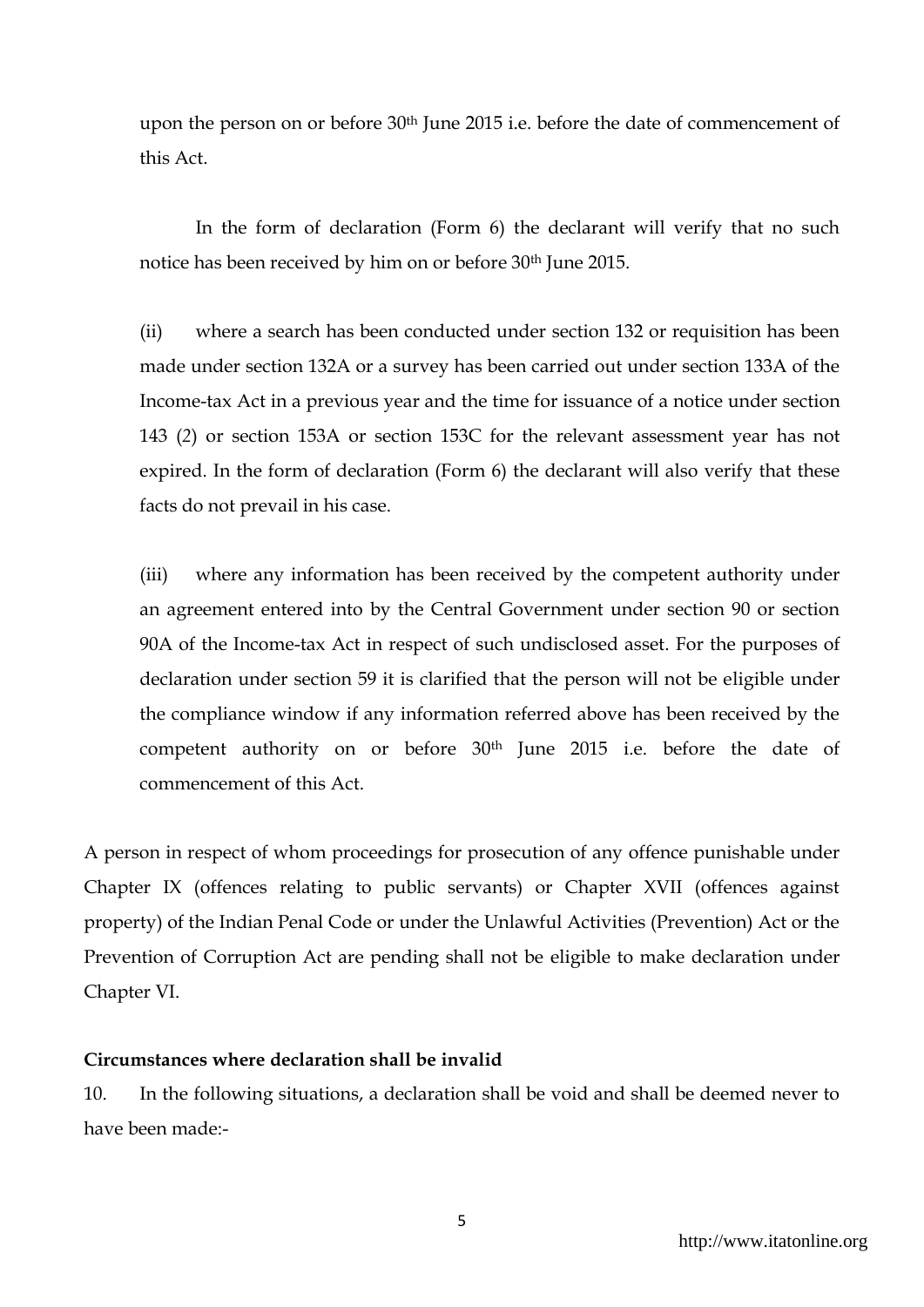- (a) If the declarant fails to pay the entire amount of tax and penalty within the specified date, i.e., 31.12.2015;
- (b) Where the declaration has been made by misrepresentation or suppression of facts or information.

Where the declaration is held to be void for any of the above reasons, it shall be deemed never to have been made and all the provisions of the Act, including penalties and prosecutions, shall apply accordingly.

Any tax or penalty paid in pursuance of the declaration shall, however, not be refundable under any circumstances.

## **Effect of valid declaration**

11. Where a valid declaration as detailed above has been made, the following consequences will follow:

- (a) The amount of undisclosed investment in the asset declared shall not be included in the total income of the declarant under the Income-tax Act for any assessment year;
- (b) The contents of the declaration shall not be admissible in evidence against the declarant in any penalty or prosecution proceedings under the Income-tax Act, the Wealth Tax Act, the Foreign Exchange Management Act, the Companies Act or the Customs Act;
- (c) The value of asset declared in the declaration shall not be chargeable to Wealth Tax for any assessment year or years.
- (d) Declaration of undisclosed foreign asset will not affect the finality of completed assessments. The declarant will not be entitled to claim re-assessment of any earlier year or revision of any order or any benefit or set off or relief in any appeal or proceedings under the Act or under Income-tax Act in respect of declared undisclosed asset located outside India or any tax paid thereon.

Canauf.

(Gaurav Kanaujia) Director to the Government of India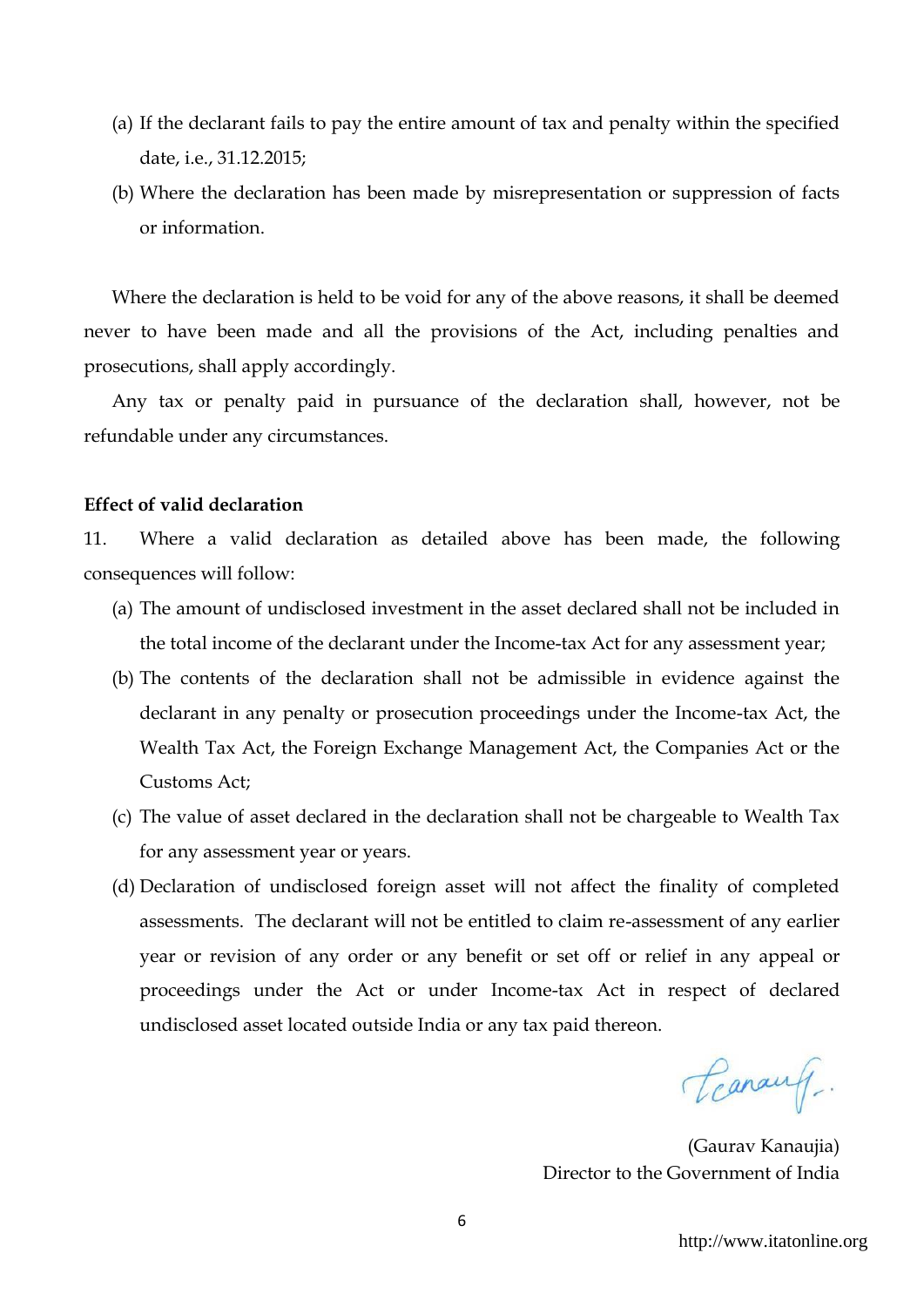# Copy to:-

- 1. PS to FM/ OSD to FM/ OSD to MoS(R).
- 2. PS to Secretary (Revenue).
- 3. The Chairperson, Members and all other officers in CBDT of the rank of Under Secretary and above.
- 4. All Pr. Chief Commissioners/ Pr. Director General of Income-tax with a request to circulate amongst all officers in their regions/ charges.
- 5. Pr. DGIT (Systems)/ Pr. DGIT (Vigilance)/ Pr. DGIT (Admn.)/ Pr. DG (NADT)/ Pr. DGIT (L&R).
- 6. Media Co-ordinator and Official spokesperson of CBDT.
- 7. Web manager for posting on the departmental website.